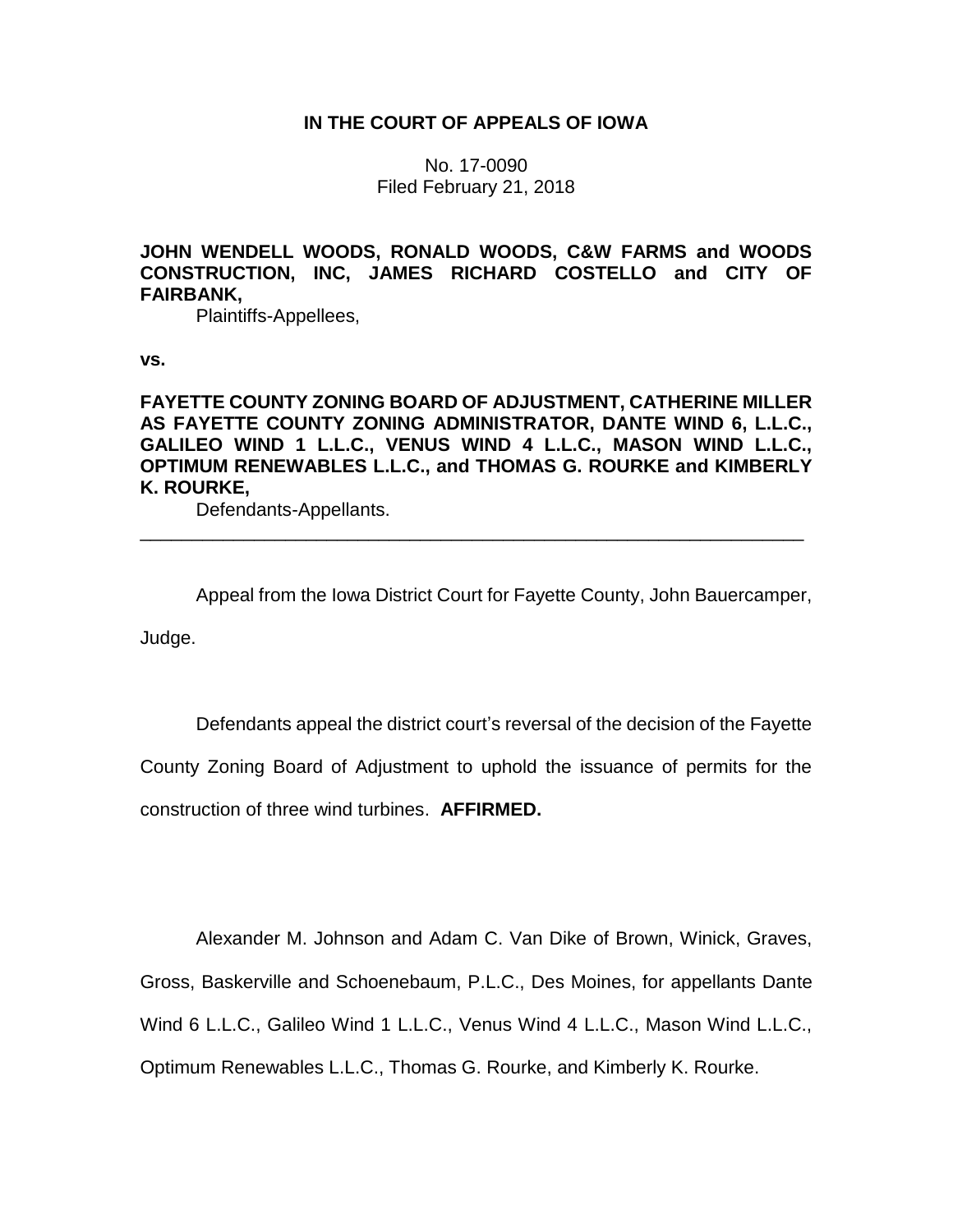James J. Burns of Miller, Pearson, Gloe, Burns, Beatty & Parrish, P.L.C., Decorah, for appellants Catherine Miller as Fayette County Zoning Administrator and Fayette County Zoning Board of Adjustment.

Heather A. Prendergast, Carter J. Stevens, and David W. Hosack of Roberts, Stevens & Prendergast, P.L.L.C., Waterloo, for appellee City of Fairbank.

Patrick B. Dillon of Dillon Law, P.C., Sumner, for appellees Ronald Woods, John Woods, James Costello, C&W Farms, and Woods Construction, Inc.

Heard by Danilson, C.J., and Vaitheswaran and Bower, JJ.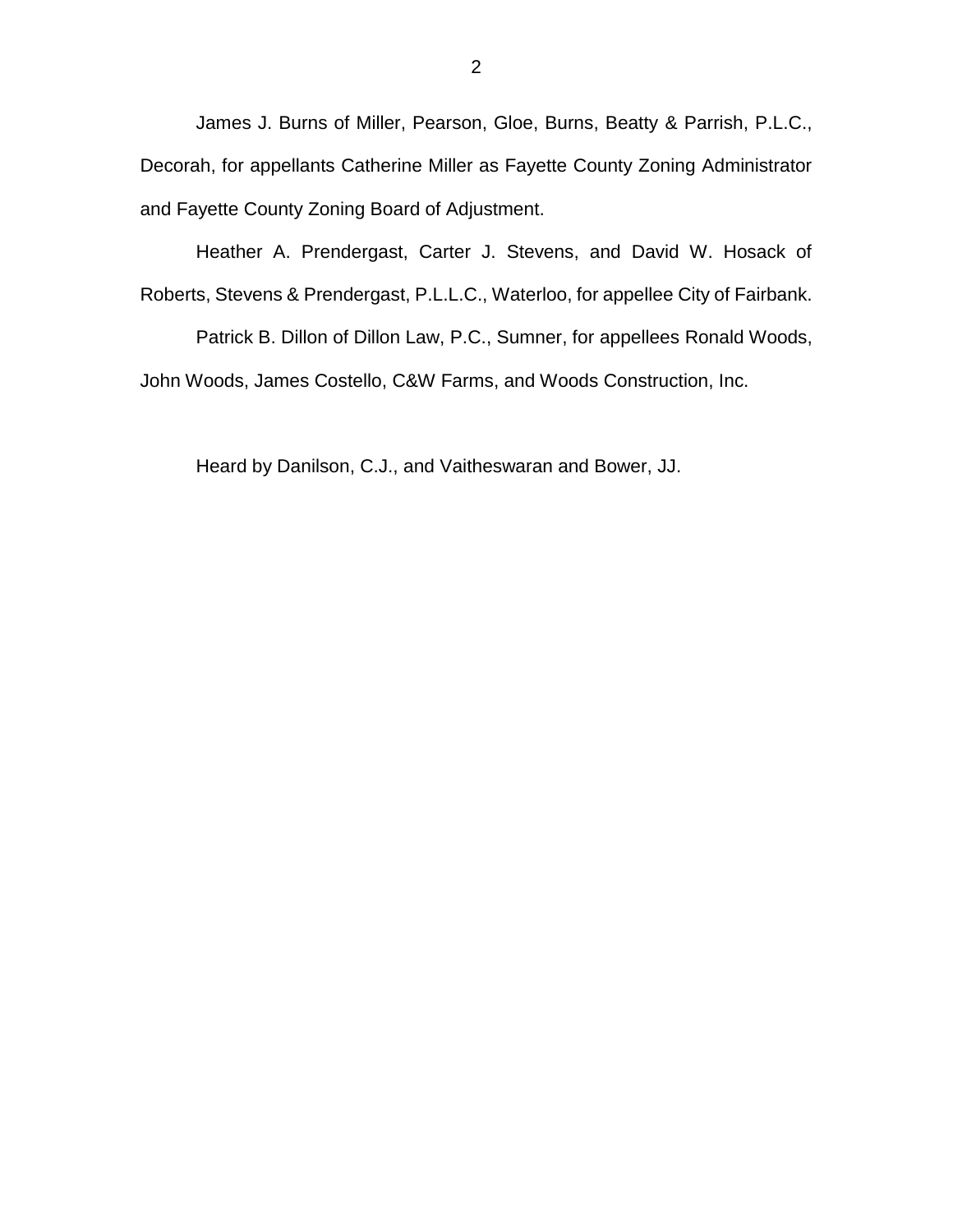### **VAITHESWARAN, Judge.**

A zoning administrator granted applications for zoning compliance, which allowed the construction of wind turbines on agricultural land. The board of adjustment denied appeals from the decision. The district court, however, concluded the zoning administrator acted illegally in granting the applications. We must decide if the district court's decision was correct.

# *I***.** *Background Facts and Proceedings*

The Fayette County Zoning Ordinance lists several "permitted uses" in agriculturally-zoned districts, including use for "[e]lectrical and natural gas transmission and regulating facilities." The ordinance also authorizes "special use permits" following notice and hearing:

Section 9. AG DISTRICT REGULATIONS (Agricultural Districts). Statement of Intent. The AG District is intended and designed to preserve agricultural resources and protect agricultural land from encroachment of urban land uses.

A. Principal Permitted Uses. Only the use of structures or land listed in this section shall be permitted in the AG District.

> . . . . *12*. *Electrical and natural gas transmission and regulating facilities*.

B. Special Use Permits. The following uses may be permitted in the AG District subject to approval by the Board of Adjustment after notice and public hearing. In its determination upon the particular use at the location requested, the Board shall consider all of the following conditions [not relevant for purposes of this appeal]. . . .

*Zoning Ordinance for the Unincorporated Area of Fayette County*, *Iowa*, *January* 

*1973* (revised March 1976) (emphasis added).

Thomas and Kimberly Rourke granted easements to Dante Wind 6 L.L.C.,

Galileo Wind 1 L.L.C., Venus Wind 4 L.L.C., Mason Wind L.L.C., and Optimum

Renewables L.L.C. (collectively—including the Rourkes—"Optimum") to construct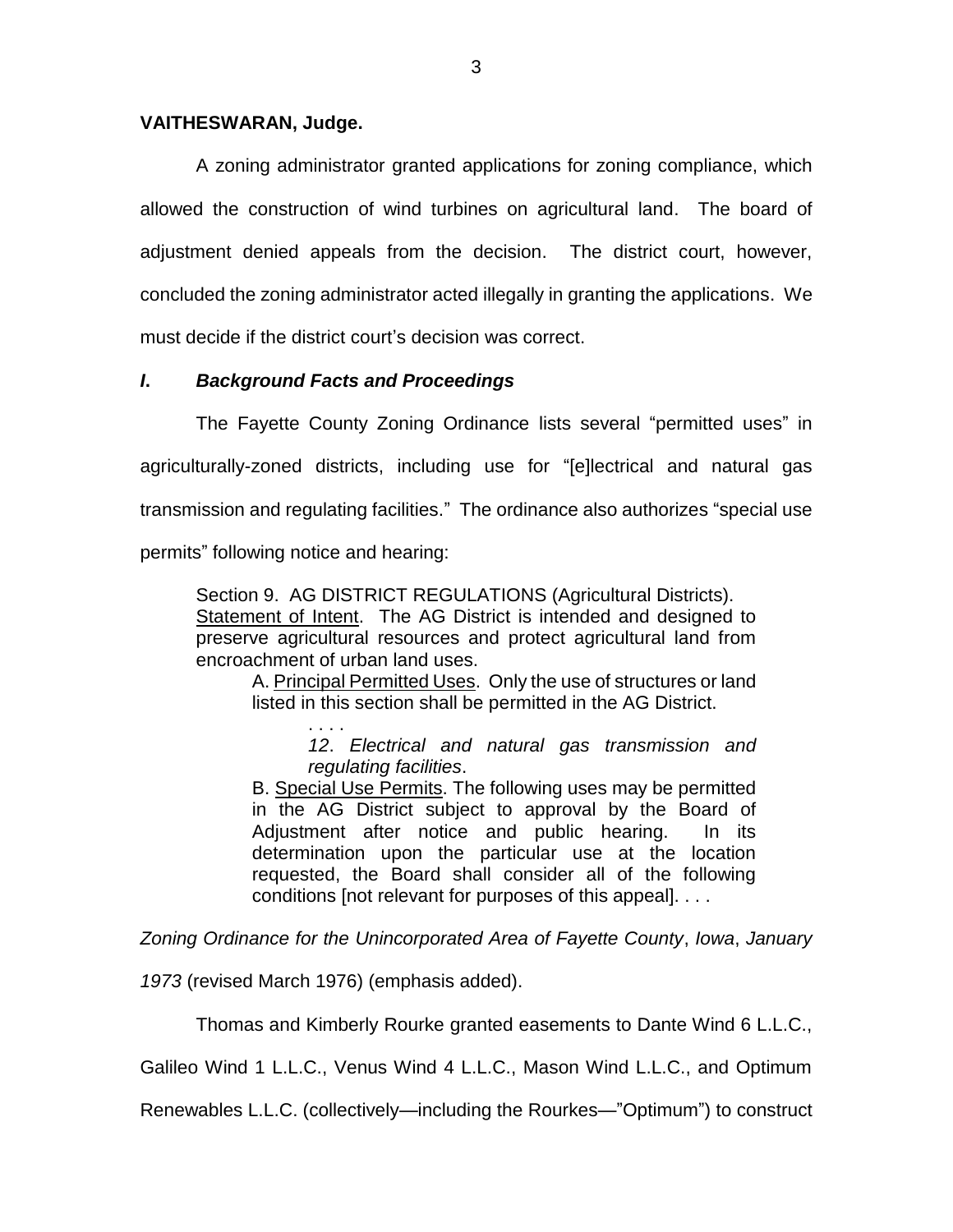three wind turbines on their agriculturally-zoned property. Optimum applied to the Fayette County Board of Adjustment for special use permits to construct the turbines. The Board denied the application.

When Optimum contested the denial, the Fayette County Zoning Administrator requested a legal opinion from the county attorney. After examining the permitted use language for "[e]lectrical and natural gas transmission and regulating facilities," the county attorney opined, "To the extent [wind turbines] can be determined to transmit electrical power," and "[i]n the absence of specific rules or regulations regarding wind turbines, then no special use permit is called for or required by the Fayette County Zoning Ordinances and . . . placement of them in the Ag District would be legal without a special use permit." The zoning administrator thereafter approved Optimum's applications for zoning compliance.

The City of Fairbank ("City") within Fayette County as well as Fairbank residents or businesses Ron Woods, John Woods, James Costello, C&W Farms, and Woods Construction (collectively, "Woods") appealed the approval of Optimum's applications. They expressed concern that construction of the wind turbines would disrupt their use and enjoyment of their land and would diminish the value of the land in and around the City. After considering arguments from all sides, the Board voted to deny the appeals.

The City and Woods petitioned the district court for writs of certiorari. The district court held an evidentiary hearing at which a law professor from the West Virginia University College of Law testified to the meaning of terms in the ordinance, the zoning administrator testified about her decision, and the City mayor

4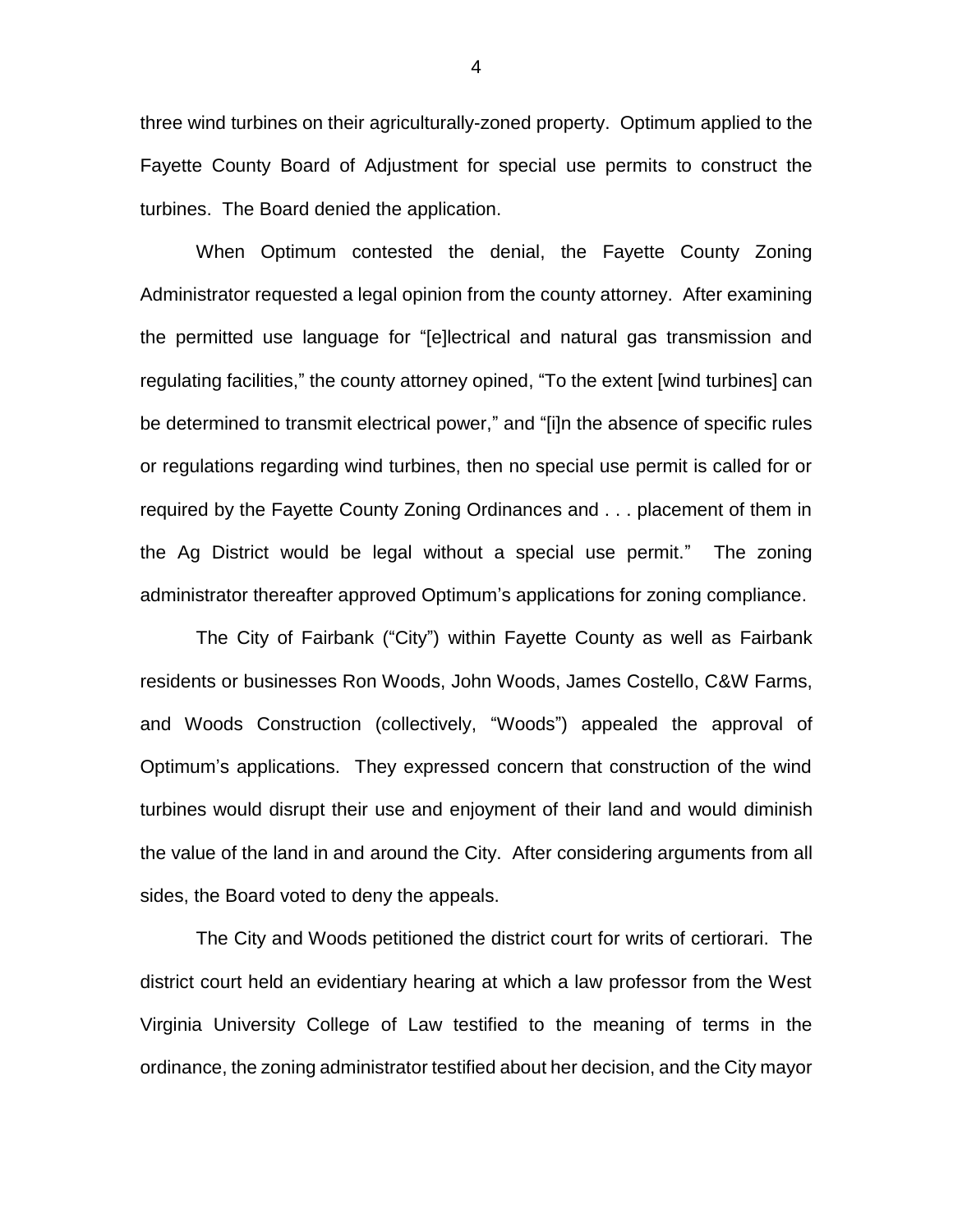testified to who was present at the hearing before the Board and certain procedures used by the Board.

Following the hearing, the district court declared the approvals of the applications for zoning compliance "illegal and void" and sustained the writs. In a posttrial ruling, the court remanded the applications "to the Fayette County Zoning Board of Adjustment and the Fayette County Zoning Administrator to take all actions required by law to implement the ruling of the district court declaring these permits void and bring the offenders into compliance." The court stated, "Such actions should include the removal of all structures which were erected without valid permits as determined by the court." Optimum and the Board appealed.

### *II***.** *Analysis*

The district court framed the core question as follows:

All the issues in this case center on the interpretation of the language of the zoning ordinance, in order to determine whether or not the zoning administrator and the board of adjustment have correctly interpreted and applied the ordinance to the uncontroverted facts of this case. The question is whether or not a wind turbine that produces electricity is or is not an electrical transmission and regulating facility.

The court answered the question as follows:

The petitioner's argument that electrical transmission facilities are limited to electrical power grid apparatus such as poles, lines, and other items used to move electrical power from the source of its production to the end users of electric current to light and power their homes, plants, businesses, etc. is persuasive, based upon the ordinary dictionary usage of these terms, together with the industry and government uses of those terms cited by the petitioners.

On appeal, Optimum argues the district court (1) erred "by failing to limit its

review to whether the board's decision was supported by substantial evidence"

and (2) "improperly considered additional evidence because only questions arising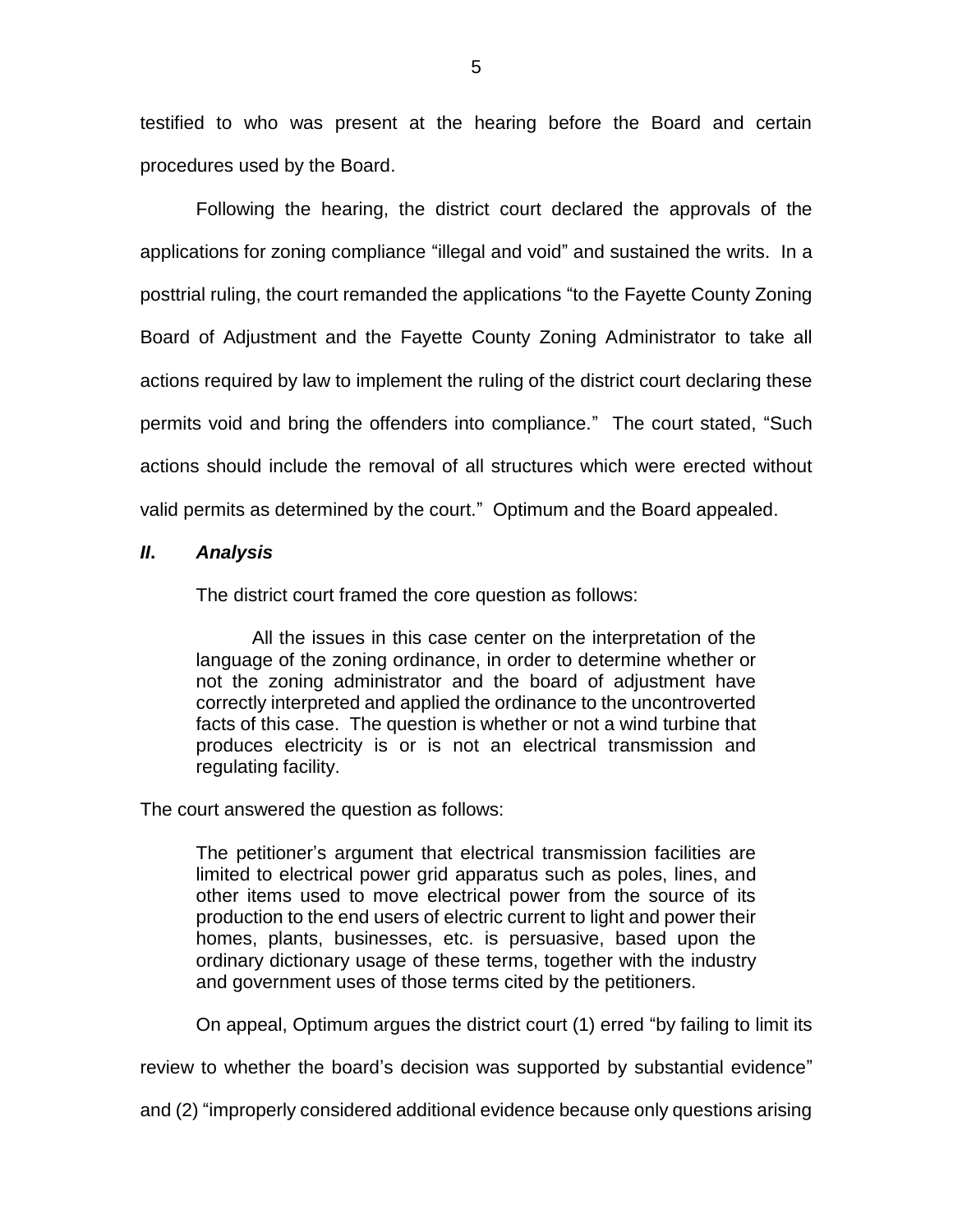upon the existing record were presented for review." The Board argues its findings "were supported by the evidence" and it "applied the proper rule of law."

We begin with our scope of review. As Optimum asserts, a board's fact findings are reviewed for substantial evidence. *Bontrager Auto Serv*., *Inc*. *v*. *Iowa City Bd*. *of Adjustment*, 748 N.W.2d 483, 495 (Iowa 2008). But neither the zoning administrator nor the board made fact findings and, in any event, the material facts—the construction of three wind turbines on agriculturally zoned land—were undisputed. The substantial evidence standard of review is not implicated.

The question before the zoning administrator, the Board, and the district court involved an interpretation of the zoning ordinance. "Although we give deference to the board of adjustment's interpretation of its city's zoning ordinances, final construction and interpretation of zoning ordinances is a question of law for us to decide." *Lauridsen v*. *City of Okoboji Bd*. *of Adjustment*, 554 N.W.2d 541, 543 (Iowa 1996). Our review is for errors of law. *Ackman v*. *Bd*. *of Adjustment for Black Hawk Cty.*, 596 N.W.2d 96, 100 (Iowa 1999).

This brings us to the record for review. By statute, a challenge to a decision of a county board of adjustment is tried de novo in the district court. Iowa Code § 335.21 (2015). The court "may take evidence" if "testimony is necessary for the proper disposition of the matter." Testimony is necessary "[o]nly when the illegality does *not* appear in the record made before the board," as for example, a conflict of interest. *Bontrager*, 748 N.W.2d at 494.

Here, the illegality—a claimed misinterpretation of the zoning ordinance appeared in the record before the board. The county attorney's opinion letter on which the board's decision was predicated was part of the "return on writ of

6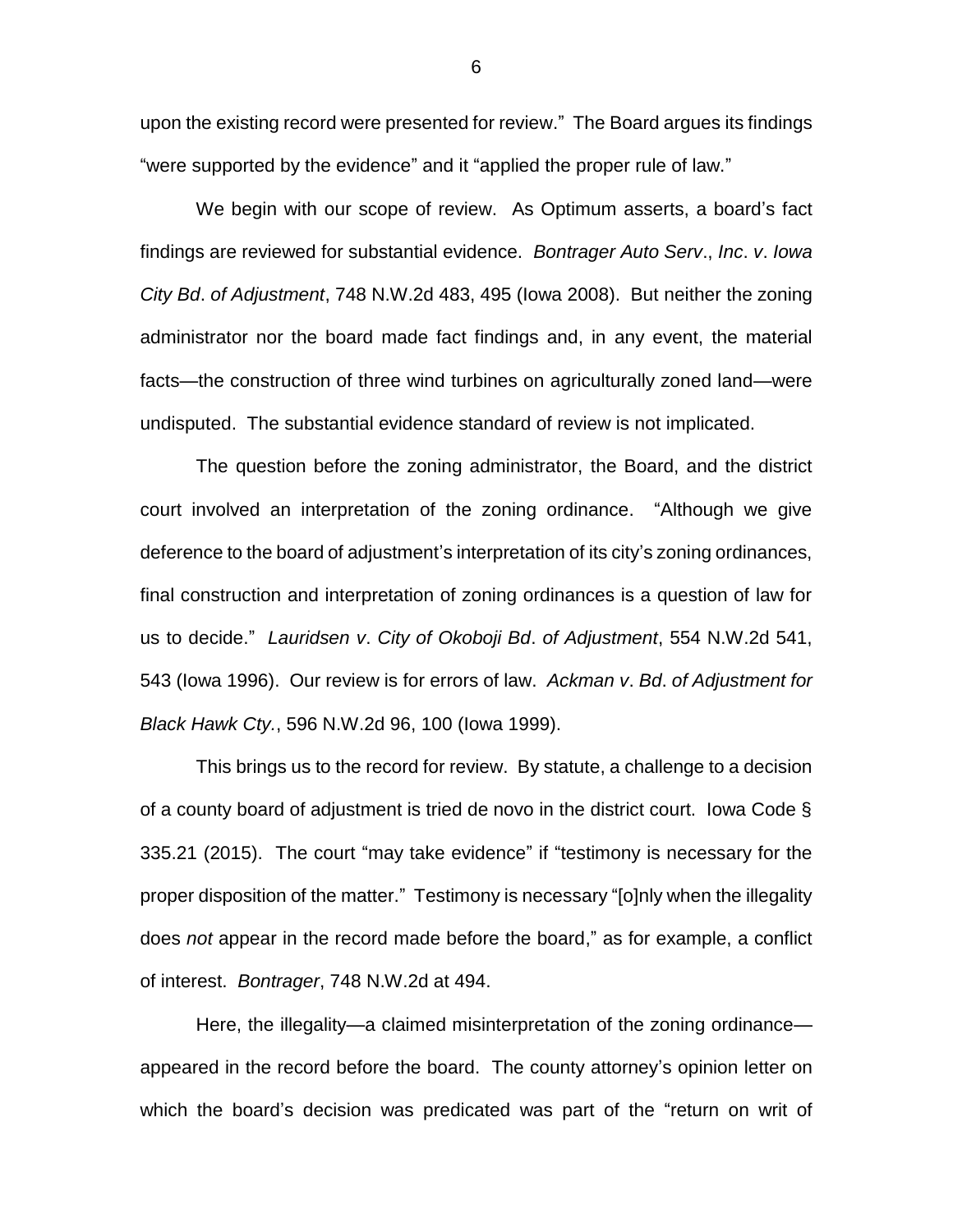certiorari." The Iowa Environmental Council also argued in favor of the zoning administrator's decision. These opinions were discussed at the hearing before the board of adjustment, as were contrary views about the meaning of the ordinance. A transcription of the hearing was included with the writ.

The record before the board was sufficient to resolve the legality of the board's interpretation of the ordinance, a question that was exclusively within the court's purview. *See Lauridsen*, 554 N.W.2d at 543. No additional record was necessary for proper disposition of the matter. The West Virginia University law professor's testimony was particularly problematic because, as Optimum points out, he "improperly sought to advise the court on the proper interpretation of the underlying zoning ordinance." The remaining witnesses who testified before the district court also added little if anything that was not already in the record. The zoning administrator's testimony was largely a rehash of the duly admitted records. As for the mayor's testimony, his summary of who was present at the board meeting and the procedures used by the board were apparent in the transcript of board proceedings.

We conclude the district court erred in taking additional evidence on the only question before it, "whether or not a wind turbine that produces electricity is or is not an electrical transmission and regulating facility." We will limit our review to the records included in the return of the writ of certiorari.<sup>1</sup>

 $\overline{a}$ 

7

 $<sup>1</sup>$  Even if we were to consider the evidentiary record created in the district court, we would</sup> reach the same conclusion.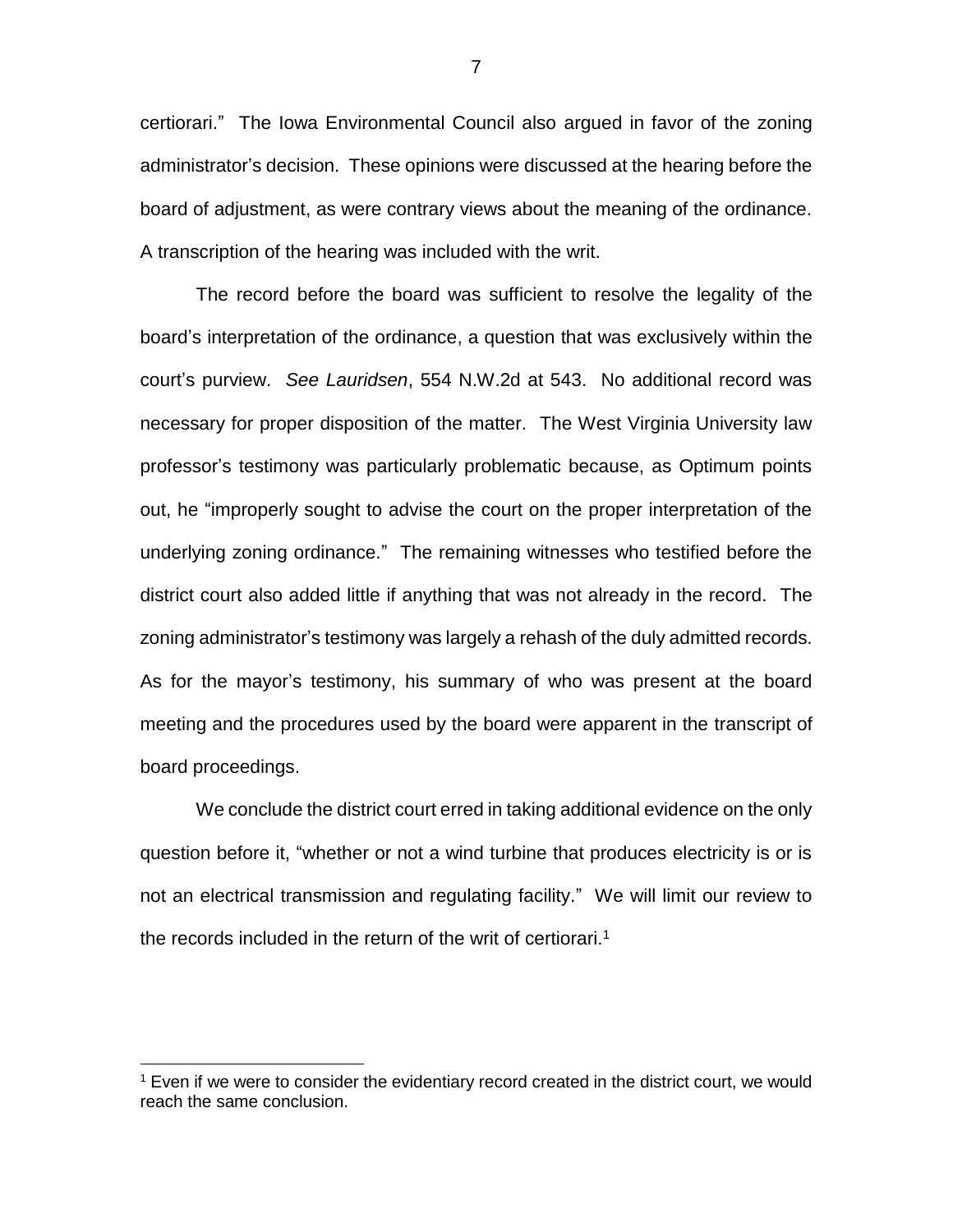We turn to the district court's interpretation of the ordinance. "In the absence of a legislative definition, we strive to give words their ordinary meaning." *Simon Seeding & Sod*, *Inc*. *v*. *Dubuque Human Rights Comm'n*, 895 N.W.2d 446, 461 (Iowa 2017); *Kordick Plumbing & Heating Co*. *v*. *Sarcone*, 190 N.W.2d 115, 117 (Iowa 1971) ("Generally speaking, ordinances promulgated pursuant to authority delegated to a local governing body are extensions of state statutes and are to be construed as statutes . . . ."). "The ordinance must be read as a whole, and each section thereof given consideration so as to give the ordinance its natural and intended meaning." *Kordick*, 190 N.W.2d at 117-18.

It is undisputed wind turbines "generate" electricity. *See Merriam-Webster's Collegiate Dictionary* 945 (3rd ed. 2002) (defining "generate" as "to bring into existence" and "to originate by a vital, chemical, or physical process" such as "generate electricity"). The question is whether they "transmit" and "regulate" electricity within the meaning of the ordinance. The ordinance does not define those terms. Looking to the ordinary meaning, "transmit" is defined as "to send or convey from one person or place to another" and "to cause or allow to spread." *Merriam-Webster's Collegiate Dictionary* 2429; *see also Black's Law Dictionary* 1505 (7th ed. 1999) (defining "transmit" as "to send or transfer (a thing) from one person or place to another"). The dictionary defines "regulate" as "to bring order, method, or uniformity to" and "to fix or adjust the time, amount, degree, or rate of." *Merriam-Webster's Collegiate Dictionary* 1913. Based on the "ordinary dictionary usage of these terms," the district court found that the wind turbines would not fall within the permitted use language. On this record, we agree.